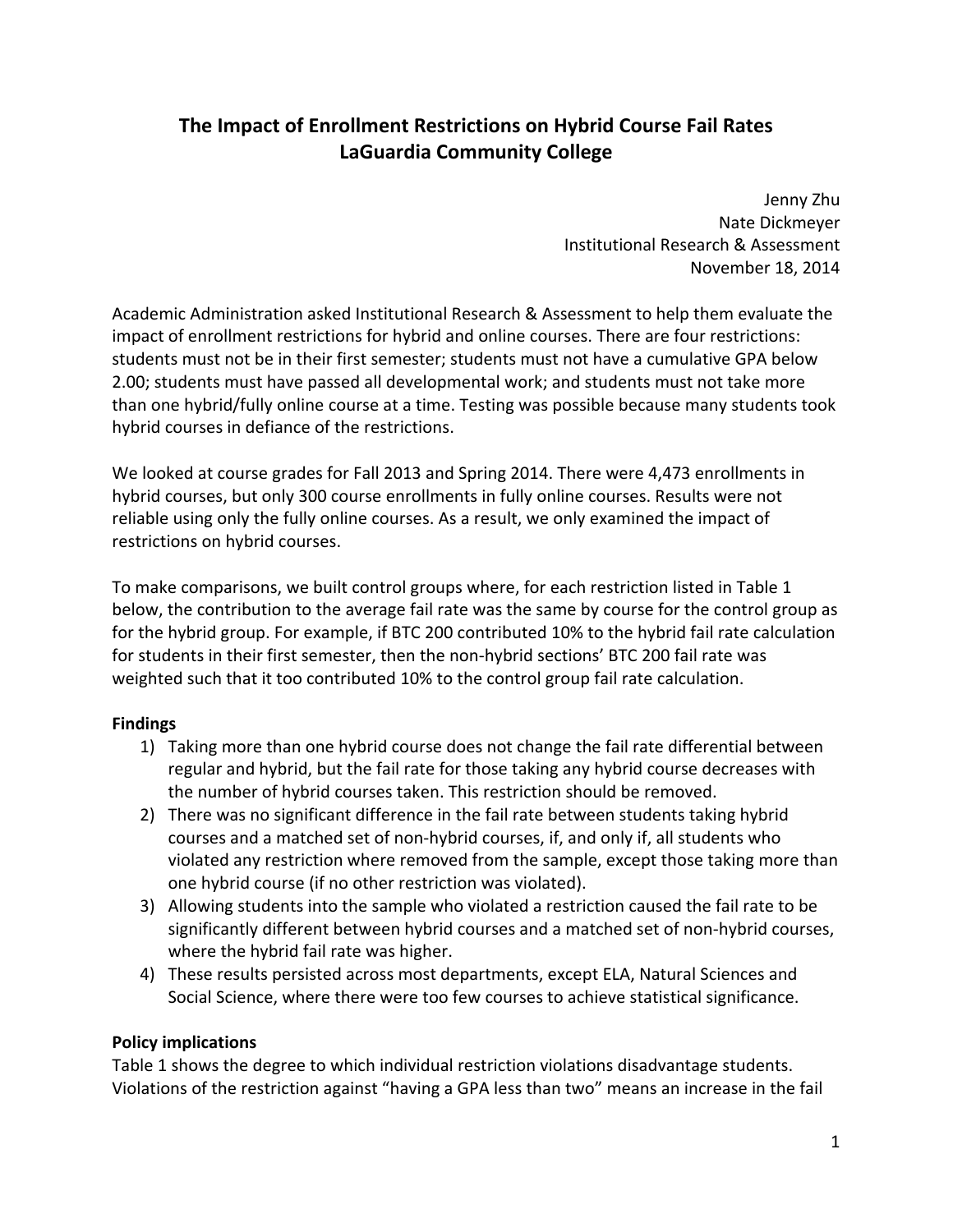rate of hybrid courses relative to non‐hybrid of 8.0 percentage points. The most positive restriction violation, "not yet completing developmental math," still shows a hybrid fail rate 5.6 percentage points above that of the non‐hybrid students. (Note: the reason that even hybrid students with a GPA above 2.00, for example, are disadvantaged compared to non‐hybrid is that this group may also contain students who have not completed developmental work.)

 Looking at the absolute differences, between six and eight students out of 100 fail a hybrid course after violating at least one restriction who would not have failed a non‐hybrid course. Since we normally expect only ten to fail in total, this is a huge increase in failures.

|                                                   | <b>Hybrid Minus</b><br><b>Regular Fail</b> |                        |                       |        |
|---------------------------------------------------|--------------------------------------------|------------------------|-----------------------|--------|
|                                                   | <b>Rates</b><br>(Percentage                | <b>Regular</b><br>Fail | <b>Hybrid</b><br>Fail |        |
| <b>Restriction</b>                                | Points)                                    | Rate                   | Rate                  |        |
| Not First Semester                                | 3.2%                                       | 13.0%                  | 16.2%                 | $\ast$ |
| <b>First Semester</b>                             | 6.5%                                       | 18.1%                  | 24.6%                 | $\ast$ |
| $GPA \geq 2$                                      | 2.7%                                       | 10.5%                  | 13.2%                 | *      |
| GPA < 2                                           | 8.0%                                       | 27.5%                  | 35.6%                 | $\ast$ |
| Passed Math                                       | 2.7%                                       | 10.9%                  | 13.6%                 | *      |
| <b>Failed Math</b>                                | 5.6%                                       | 20.7%                  | 26.2%                 | $\ast$ |
| Passed Writing                                    | 1.1%                                       | 9.3%                   | 10.4%                 | $\ast$ |
| <b>Failed Writing</b>                             | 7.6%                                       | 9.1%                   | 16.7%                 | $\ast$ |
| Passed Reading                                    | 1.5%                                       | 9.3%                   | 10.8%                 | *      |
| <b>Failed Reading</b>                             | 8.4%                                       | 11.6%                  | 20.0%                 | $\ast$ |
| Online Course Load =1                             | 6.3%                                       | 12.7%                  | 19.0%                 | *      |
| Online Course Load =2                             | 6.2%                                       | 7.2%                   | 13.4%                 | $\ast$ |
| Online Course Load =3                             | 7.3%                                       | 4.1%                   | 11.4%                 | $\ast$ |
| Not 1st Sem, GPA >=2,                             |                                            |                        |                       |        |
| <b>Passed All</b>                                 | 1.5%                                       | 9.4%                   | 10.9%                 |        |
| All Students                                      | 3.4%                                       | 13.9%                  | 17.3%                 | $\ast$ |
|                                                   | *Significant difference at 5%.             |                        |                       |        |
| Pink shading = at least one restriction violation |                                            |                        |                       |        |
| Gray shading = no restriction violations          |                                            |                        |                       |        |

 **Table 1**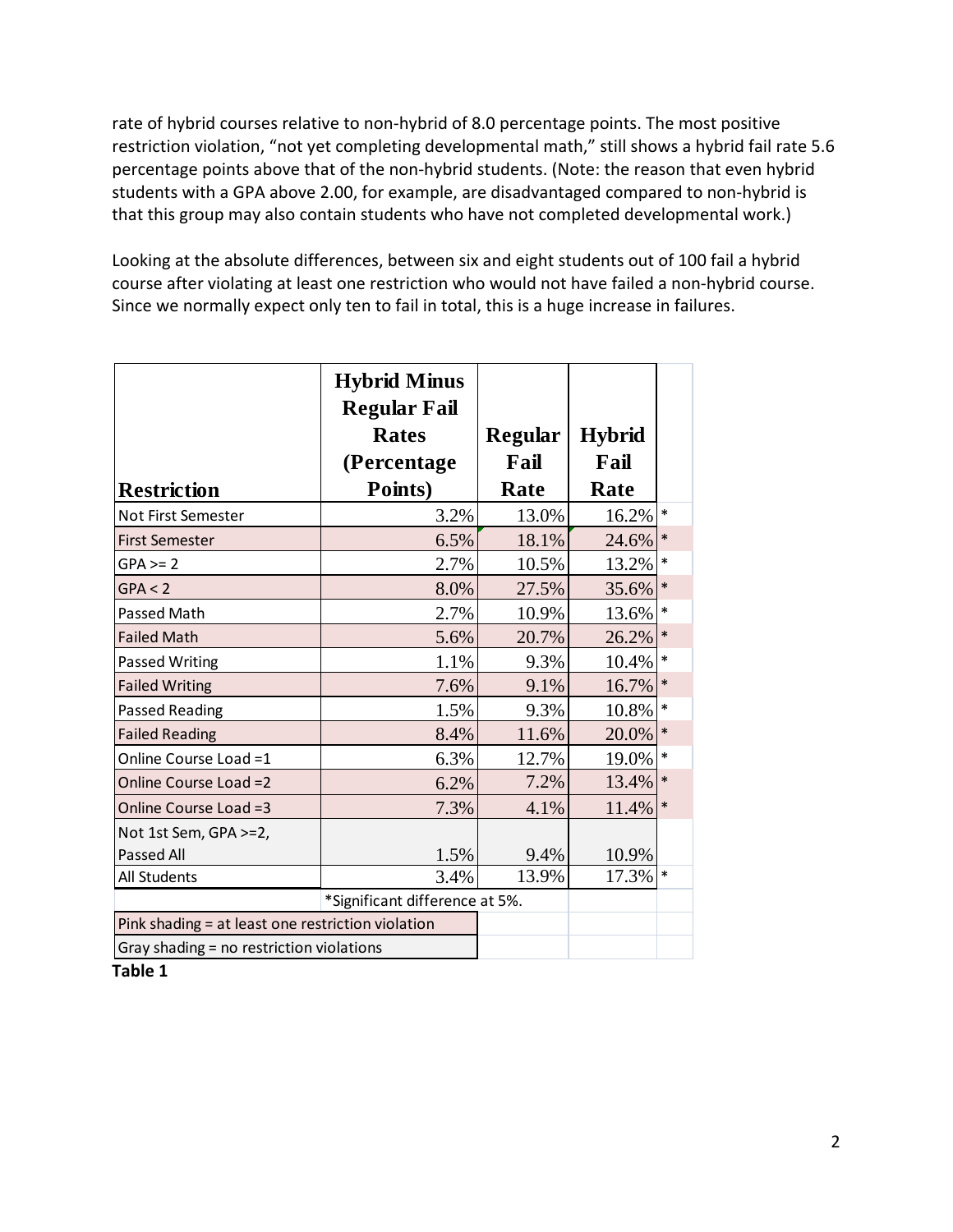

#### **Figure 1**

 (In both Table 1 and Figure 1, "No restrictions violated" means no restrictions except the restriction on taking more than one online course.

#### By Department

|                                      | <b>Hybrid Minus Regular Pass Rates</b> |                |               |  |
|--------------------------------------|----------------------------------------|----------------|---------------|--|
|                                      | (Percentage Points)                    | <b>Regular</b> | <b>Hybrid</b> |  |
| <b>Business &amp; Technology</b>     | $-2.6\%$                               | 91.4%          | 88.8% *       |  |
| Education & Language Acquisition     | $-5.2\%$                               | 86.9%          | 81.7%         |  |
| <b>Humanities</b>                    | $-3.9\%$                               | 87.9%          | 84.0% *       |  |
| Liberal Arts                         | $0.1\%$                                | 91.3%          | $91.4\%$ *    |  |
| Math, Engineering & Computer Science | $-4.7\%$                               | 75.0%          | $70.3\%$ *    |  |
| Natural Sciences                     | $-5.9\%$                               | 81.2%          | 75.3%         |  |
| Social Science                       | $-1.4%$                                | 85.8%          | 84.4%         |  |
|                                      | *Significant difference at 5%.         |                |               |  |

Gray indicates not significant

#### **Table 2**